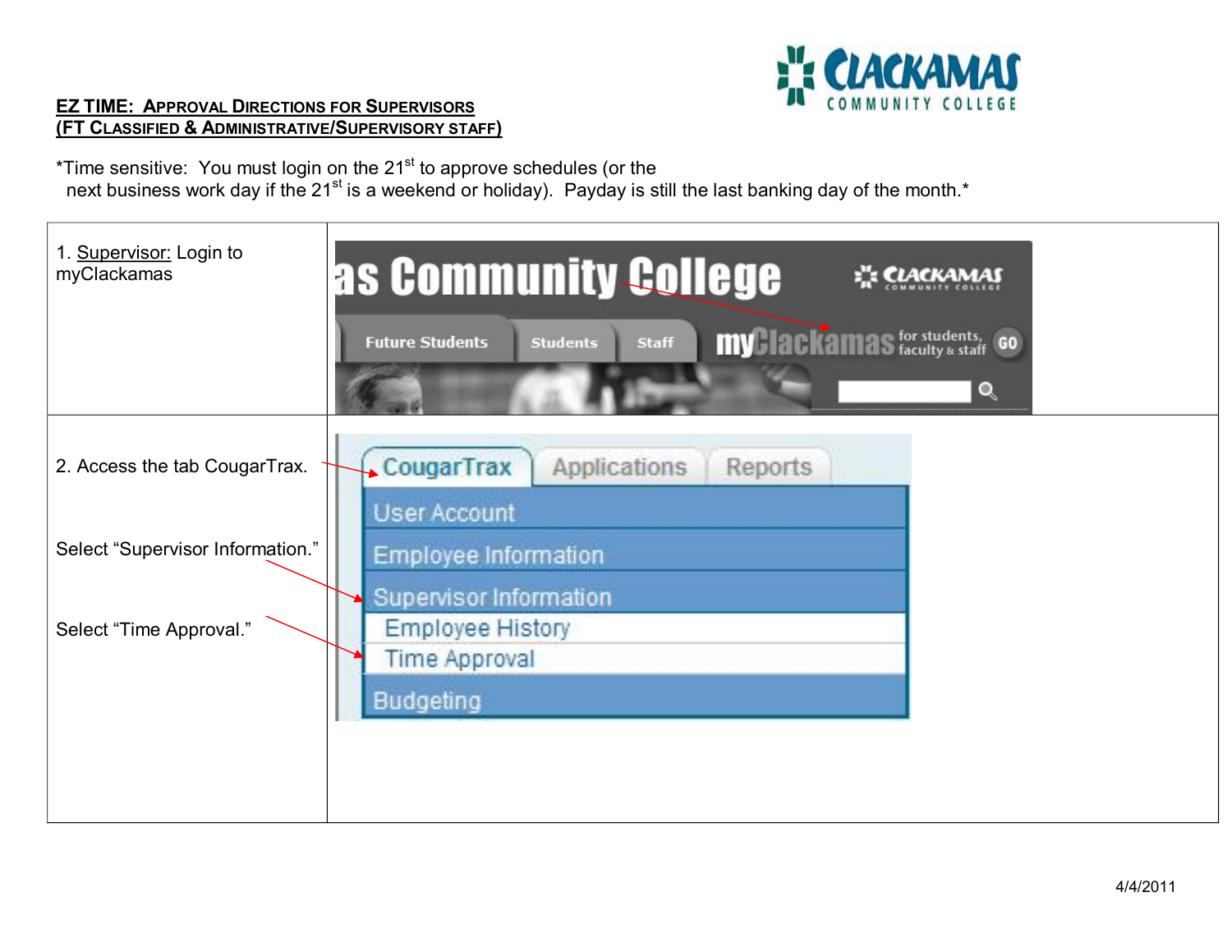

| 3. You will now see all of your<br>employees' schedules. | Leave Request |        | CCC Time approval (for supervisors) X                           |                              |                     |                   |        |                                |                                 |                     |                          | $\odot$        |
|----------------------------------------------------------|---------------|--------|-----------------------------------------------------------------|------------------------------|---------------------|-------------------|--------|--------------------------------|---------------------------------|---------------------|--------------------------|----------------|
| Select "Review Entry" by their<br>name to review.        | Approve       | Review | Pay<br>Period<br>$C$ tar<br>CCC Time approval (for supervisors) | Pay<br>Period<br>End<br>Date | Approve<br>By Date  | Name              | Access | Position<br>Title              | General Ledger Number           | Department Location |                          | Total<br>Hours |
|                                                          | $\Box$        | $\Box$ |                                                                 | 12/01/10 12/31/10            | 12/21/10<br>11:59PM | Marsha<br>Edwards |        | Dean<br>Human<br>Resources     | 73_7001_00_10004_50340:100%     | Human<br>Resources  | Oregon<br>City<br>Campus | 0.00           |
| Select "Submit."                                         | $\Box$        | $\Box$ |                                                                 | 12/01/10 12/31/10            | 12/21/10 Eric D.    | 11:59PM Matchett  |        | Part Time<br>Classified<br>Art | 73_7001_00_10004_50340:100% Art |                     | Oregon<br>City<br>Campus | 0.00           |
|                                                          |               |        | <b>SUBMIT</b>                                                   |                              |                     |                   |        |                                |                                 |                     |                          |                |

| Reminders:<br>a. Review any last minute changes to vacation, sick or personal leave.<br>b. If an employee is not listed, contact HR! |  |
|--------------------------------------------------------------------------------------------------------------------------------------|--|
|--------------------------------------------------------------------------------------------------------------------------------------|--|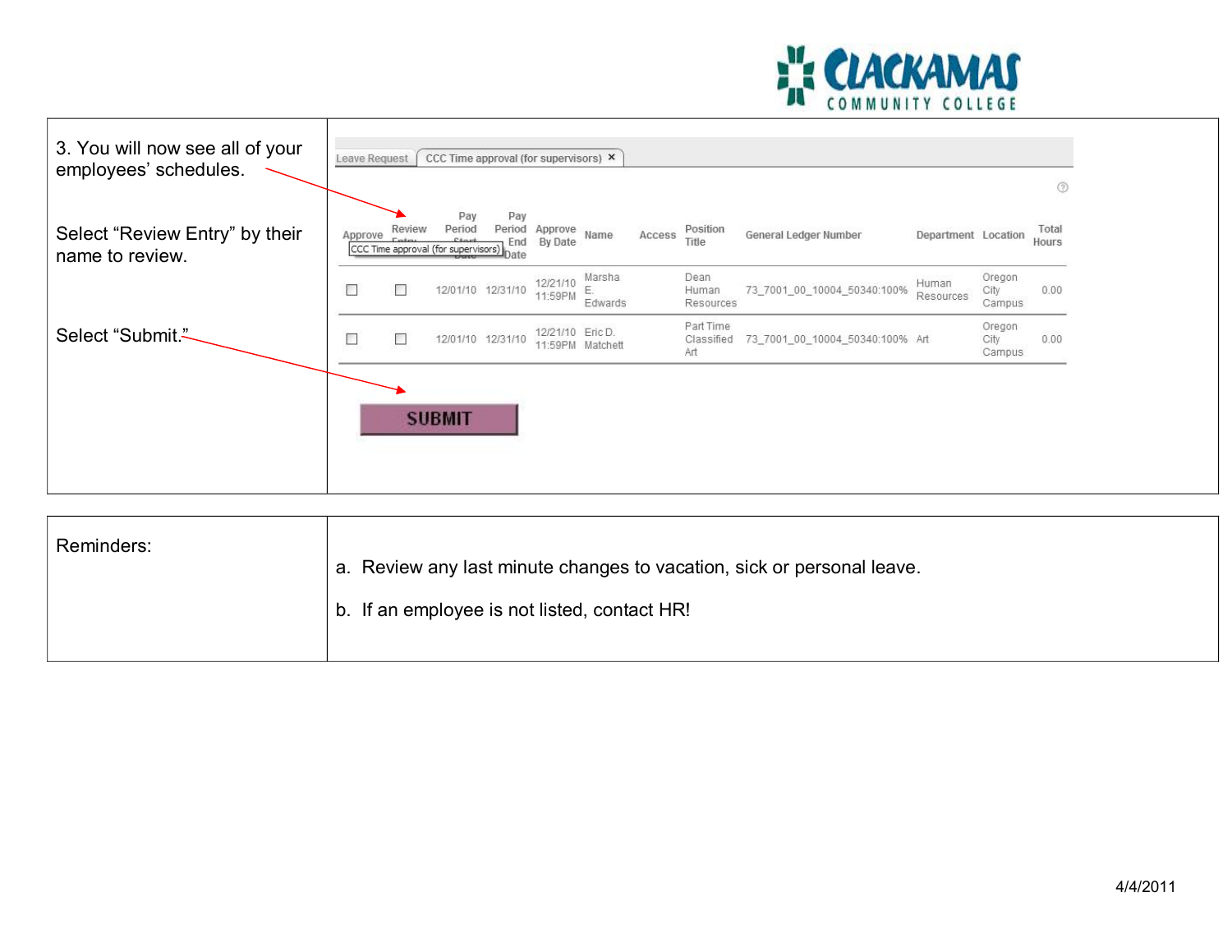

| 4. "Approve" or "Reject." | <b>Supervisor Decision</b>                                                                                                                                                                |                               |  |  |  |  |  |
|---------------------------|-------------------------------------------------------------------------------------------------------------------------------------------------------------------------------------------|-------------------------------|--|--|--|--|--|
|                           | Enter E-mail Subject                                                                                                                                                                      | REJ - Reject<br>APP - Approve |  |  |  |  |  |
|                           | <b>Supervisor Comments</b>                                                                                                                                                                |                               |  |  |  |  |  |
|                           | Employee Email Address                                                                                                                                                                    | marshae@clackamas.edu         |  |  |  |  |  |
| Select 'Submit."          |                                                                                                                                                                                           | <b>SUBMIT</b>                 |  |  |  |  |  |
|                           | Reminder: If you select reject, write a note in the Supervisor Comments box letting the<br>employee know why and what edits to make. An automatic e-mail will be sent to the<br>employee. |                               |  |  |  |  |  |
| 5. Logout                 |                                                                                                                                                                                           |                               |  |  |  |  |  |